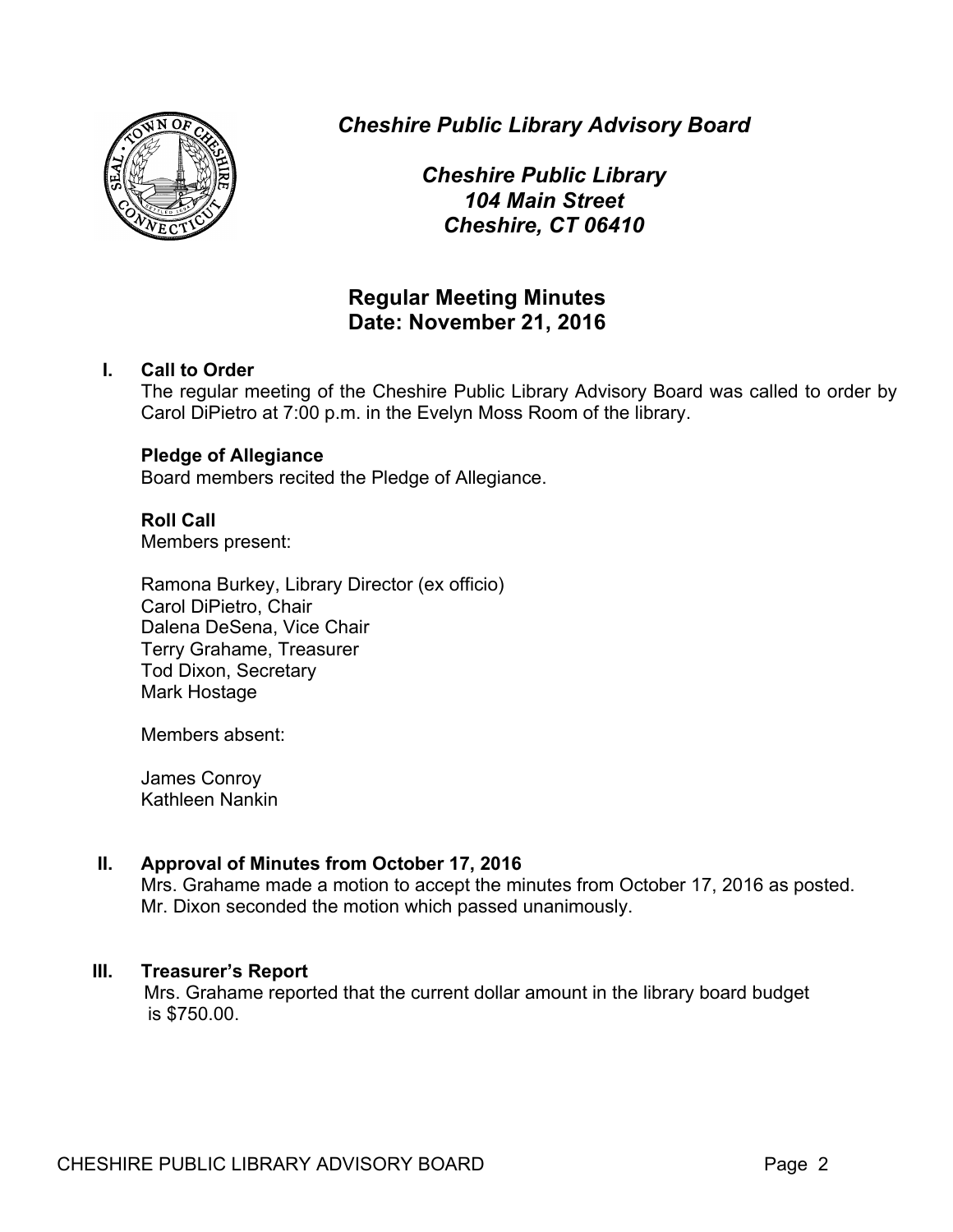### Meeting Minutes

#### **IV. Communications**

Mrs. Burkey will resend the invitation to the holiday luncheon on December  $8<sup>th</sup>$  so that those interested in attending can RSVP.

### **V. Report of the Chair**

Mrs. DiPietro shared an article about the Bethlehem Library entitled "A Well Read Pumpkin" where the library staff decorated pumpkins and displayed them throughout the library. The theme was literature inspired pumpkins. Mrs. DiPietro mentioned that this may be a good fundraising event for the library.

Mrs. DiPietro attended the The Supporter Appreciation Reception on Wednesday, October 19th. She also attended this month's Friends of the Library meeting. She suggested that a Library Board member attend the Friends monthly meeting to show support. Library Board and Friends Minutes will be shared among each group.

Mrs. DiPietro said that the Friends of the Library raised \$10,660 from the Fall Book Sale and she asked Mr. Dixon to send a thank you note to the Morck's who were co-chairs of the book sale. She volunteered at the book sale and thanked Big Y for donating the paper bags for the books. She also mentioned that the Friends raise at least \$1,000 a month from book sales on Amazon.com and at least \$600 a month from "in house" sales.

# **VI. Report of the Library Director**

#### **Technology**

The Wi-Fi "hotspots" are very popular. They are so popular that there is now a loan period that makes them "hold able" so that patrons have an opportunity to check them out. More "hotspots" will be considered is popularity continues.

#### **Programs and Services**

The Friends of the Library raised more than \$10,000 from the Fall Book Sale. The Friends hard work and dedication allows funding for library programs, staff development conferences, interior and exterior improvements to name a few.

The Supporter Appreciation Reception was a great success. At least 50 people attended including Friends of the Library, Library Board members, volunteers, Town Council members and town service groups. It was a great way to thank those who support the library.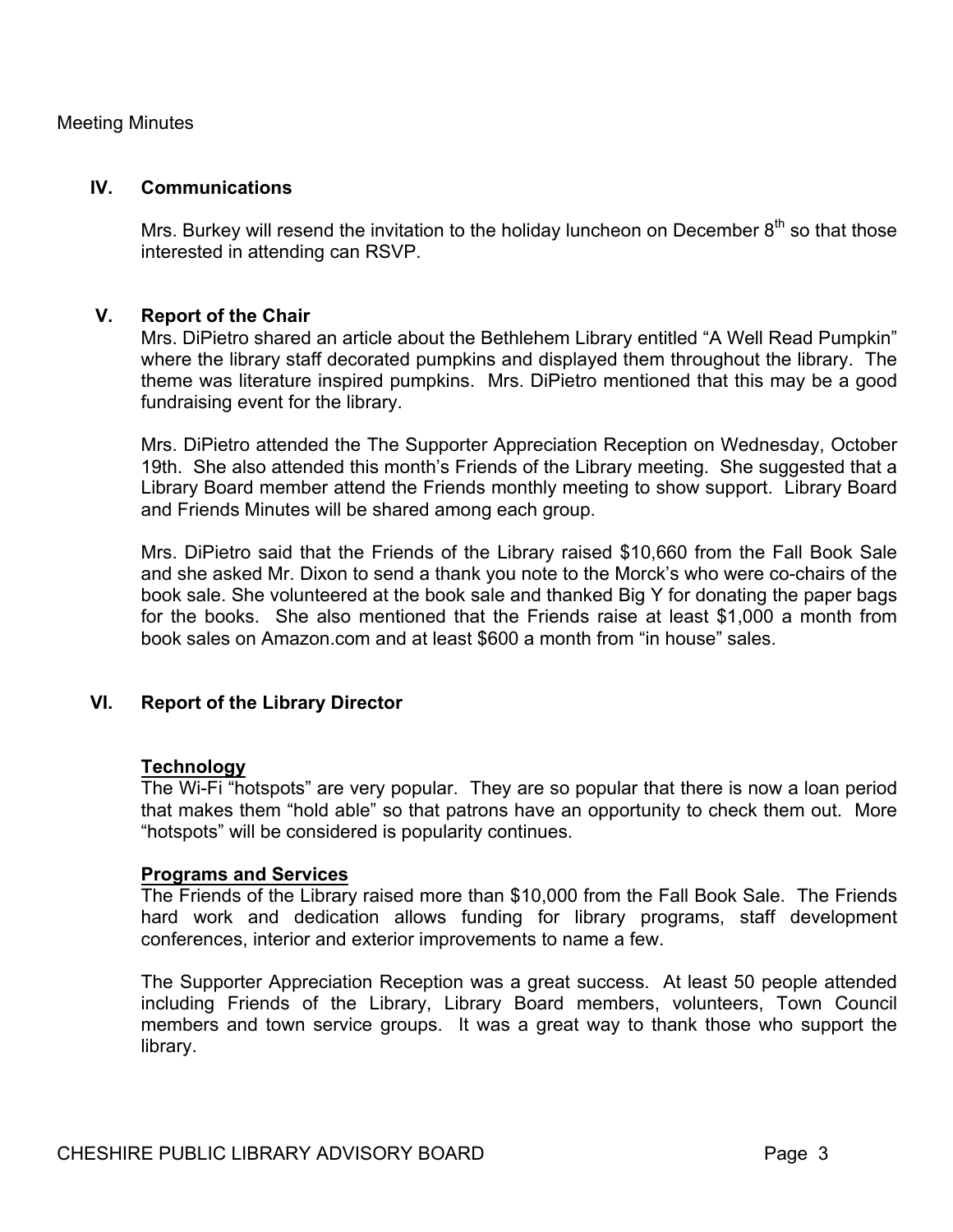# **Personnel**

The library will be close at 4:00pm Wednesday, November 23. On Thursday and Friday, November 24 and 25 the library will be closed for Thanksgiving.

Contract negotiations with the library union are ongoing. A meeting is scheduled on December  $15<sup>th</sup>$  for mediation of the contract settlement.

# **Financial**

There was nothing to report.

# **Buildings and Grounds**

There was nothing to report.

# **Policies and Planning**

Mrs. Burkey will meet with the architect, George Fellner, in December to continue discussions on drawings and specs for Phase 2 of the library configuration.

Work continues on fulfilling the objectives of the Strategic Plan, focusing on the "Info/Welcome Desk" concept on the Main Level, founding of a Cheshire Lifelong Education Council focusing on children and fostering communication. Community outreach is a daily goal providing exceptional services to library patrons and strengthening the community.

# **Other**

The Cheshire Public Library Holiday Luncheon is on December  $8<sup>th</sup>$  between 12-2p.m. in the staff room. This is Mrs. Burkey's gift to staff, board, Friends and others who make the library a fantastic place.

*Please see our monthly calendar at www.cheshirelibrary.org for a full listing of library programs and events.*

# **VII. Unfinished Business**

a) Charter Revision – Library Ordinance

Mrs. DiPietro mentioned the Charter Revision section that references the Library Board. She pointed out Sec. 2-59 item c under Duties which speaks of submission of an annual written report to the Town Council of the Board's activities. Mrs. Burkey said that because posting of minutes is required by the Freedom of Information Act (FOI) that this covers the requirement for submission of an annual written report